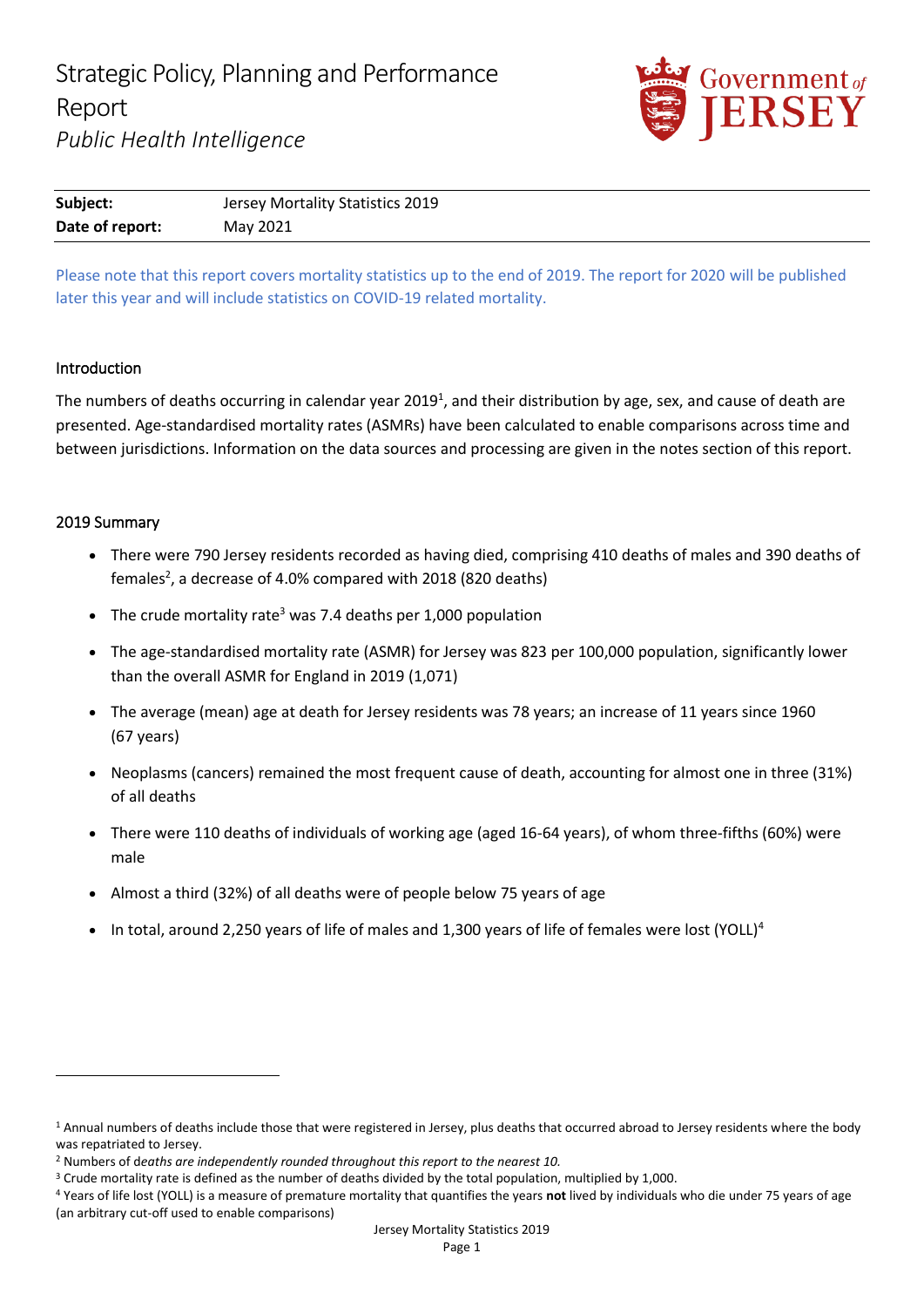## Annual numbers of deaths

• In 2019, there were a total of 790 deaths of Jersey residents



# **Figure 1: Annual number of deaths of Jersey residents, 2000–2019**

## Numbers of deaths by age and sex

- In 2019 there were 410 deaths of males and 390 deaths of females
- The proportion of male deaths to female deaths has not changed significantly since 2000
- The number of deaths of males was greater than the number of deaths of females in each age group up to, and including, 80-84 years of age (see Figure 2); in contrast, there were a greater number of deaths of females in the 85 years and over age group

2019



# **Figure 2: Numbers of deaths by age and sex, 2019**

Page 2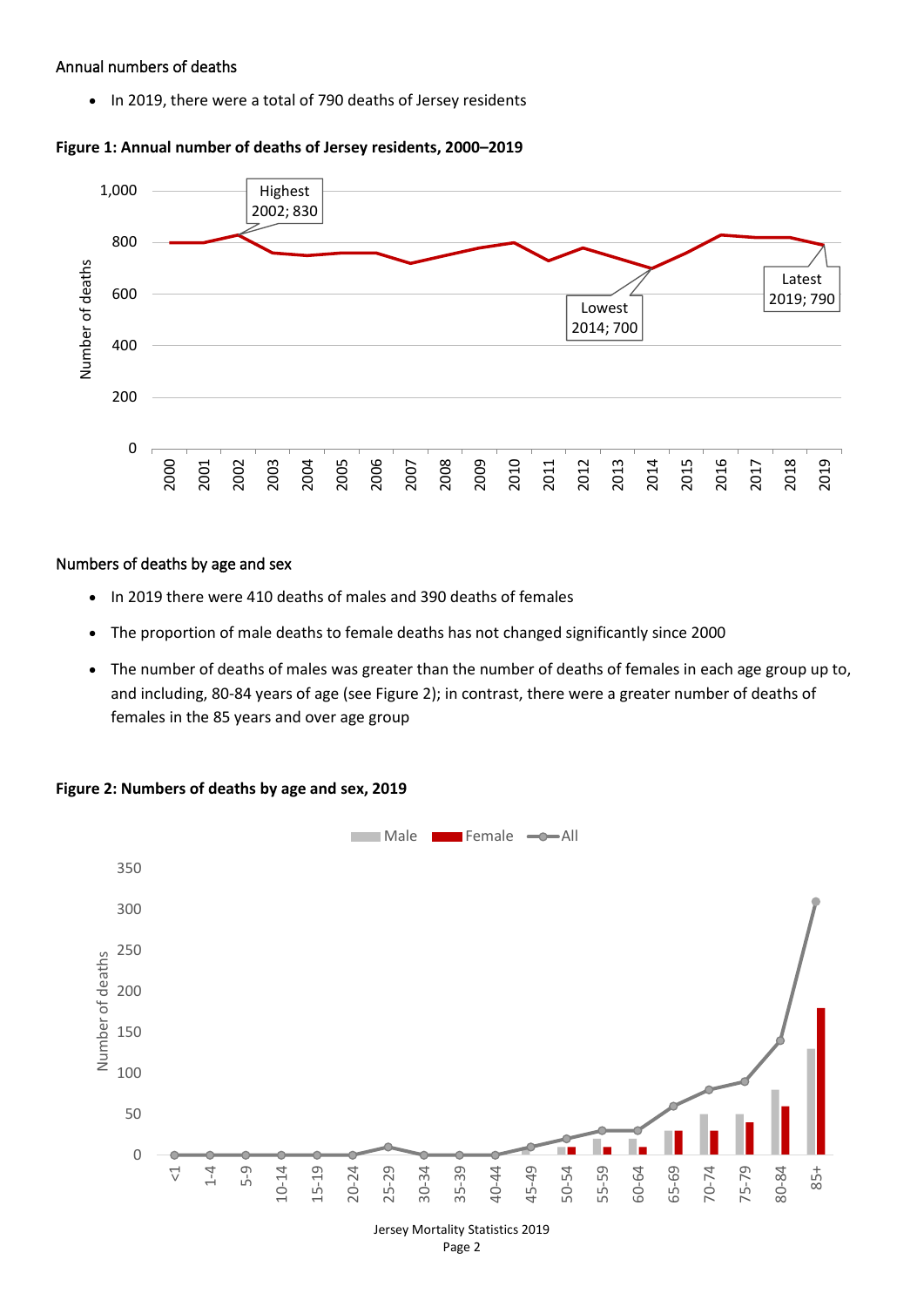# Infant and child deaths

• There were fewer than five recorded deaths for children aged under one<sup>5</sup>; as in the previous seven years, there were fewer than five deaths in children aged between one and fifteen years in 2019

# Working age deaths (aged 16-64 years of age)

• In 2019 there were 110 deaths of people of working age (aged 16-64 years), accounting for over one in seven (13%) of all deaths; 60% of these deaths were male

# Premature deaths (under 75 years of age)

- There were 250 deaths of Jersey residents in 2019 before 75 years of age ('premature deaths')
- Premature deaths accounted for around 1 in 3 of all deaths in 2019 (32%)
- Around 3,550 years of life were lost<sup>6</sup> (YOLL) in 2019; three-fifths (63%; 2,250) were due to male premature death

# Deaths of people aged 75 or over

• There were 540 deaths of people aged 75 or over in 2019, accounting for 68% of all deaths; this proportion was similar to a decade earlier (65% in 2009)

# Deaths of people aged 85 or over (old age deaths)

• There were 310 deaths of people aged 85 or over in 2019, accounting for 38% of all deaths; almost threefifths (59%) of deaths in this age group were female, due to there being more females in this age category

# Average age of deaths

- The average (mean) age at death for Jersey residents was 78 years; an increase of 11 years since 1960 (67 years)
- The average (mean) age at death for women in 2019 was 81 years; the mean for men was 76 years
- The mean age at death for women has increased by 9 years (Figure 3) between 1960 and 2019 (from 72 to 81 years), and has increased by 14 years for men over the same time period (62 to 76 years)

<sup>5</sup> Small numbers are not disclosed to ensure that information does not identify an individual.

<sup>6</sup> Years of Life Lost (YOLL) is a measure of premature mortality that quantifies the years **not** lived by individuals who die under 75 years of age (an arbitrary cut-off used to enable comparisons).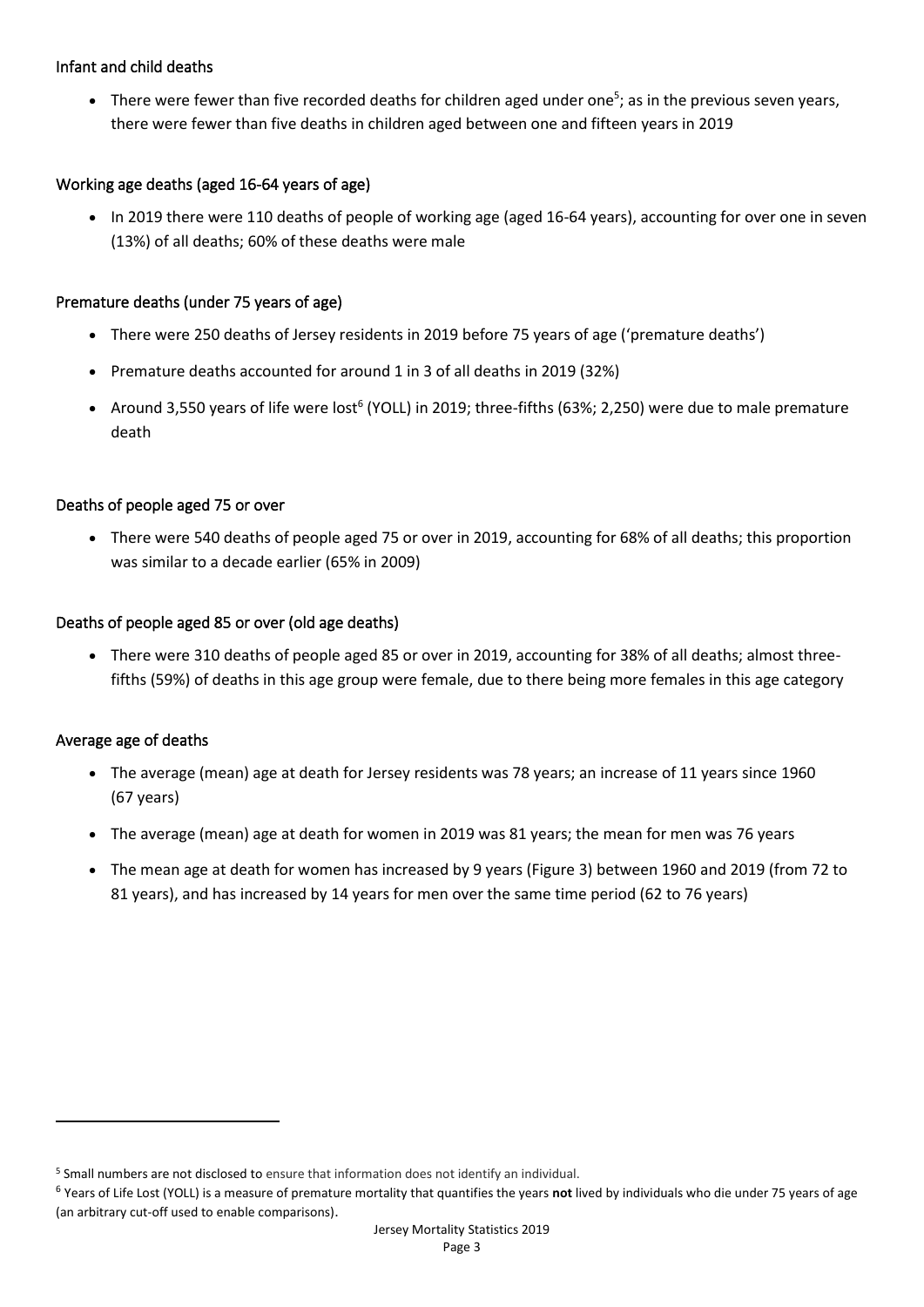



#### Median age of deaths

The median average of deaths in 2019 is the age at which half of deaths occurred below, and half occurred above.

• The median age of deaths in 2019 was 80 years for males, and 84 years for females (Figure 4)



**Figure 4: Median age at death, Jersey 2010–2019, years**

Jersey Mortality Statistics 2019 Page 4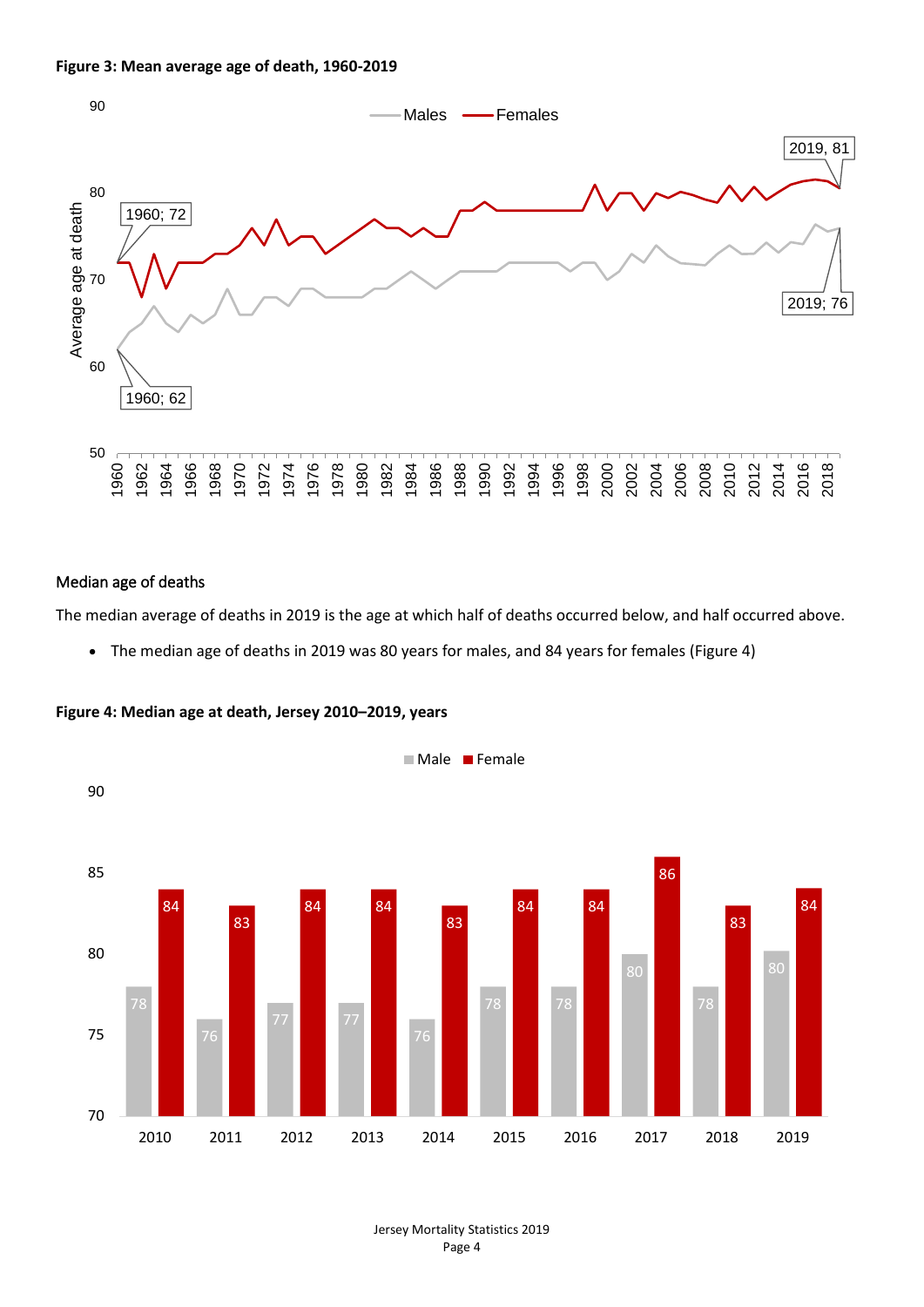# Crude mortality rates

The crude mortality rate refers to the number of deaths during a particular year, expressed per 1,000 of the mid-year resident population.

- The crude mortality rate has remained relatively stable since 2008
- The crude mortality rate decreased over time (7.4 per 1,000 in 2019) (see Figure 5); the latest rate was almost half that seen at the highest recorded point in 1970 (14.1 per 1,000)

**Figure 5: Crude mortality rate (per 1,000 per population), Jersey residents, 1960-2019**



# Age-standardised mortality rate

The age-standardised mortality rate (ASMR) is calculated as a weighted average of the age-specific mortality rates per 100,000 persons, where the weights are the proportions of persons in the corresponding age groups of the European standard population (see notes). Age-standardised rates allow comparisons to be made across geographical areas and through time, without being affected by differences in the underlying age and sex structures of the population.

In 2019:

- The ASMR for Jersey was 823; the ASMR for males (982) was significantly higher than that for females (696)
- Comparison with England shows that Jersey had a lower overall ASMR rate, and a lower female ASMR than most of the English regions (see Table 1)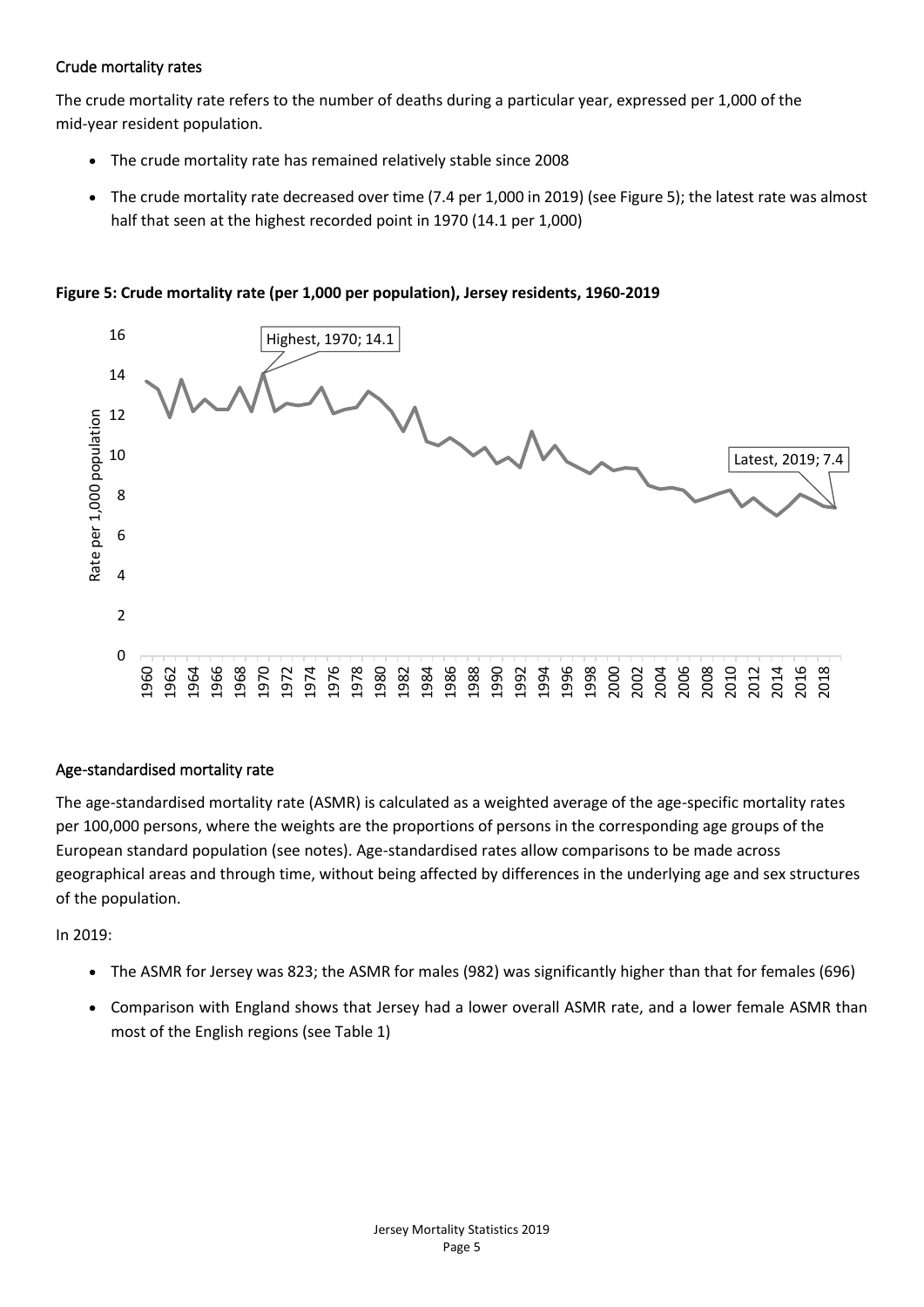**Table 1: Age-standardised mortality rates overall per 100,000 population, by sex, for Jersey, England and regions (2019)<sup>7</sup>**

|                                 | <b>Males</b> | <b>Females</b> | <b>Persons</b> |
|---------------------------------|--------------|----------------|----------------|
| Jersey <sup>8</sup>             | 982          | 696            | 823            |
| <b>England</b>                  | 1,071        | 793            | 918            |
| <b>North East</b>               | 1,221        | 920            | 1,054          |
| <b>North West</b>               | 1,191        | 893            | 1,028          |
| <b>Yorkshire and the Humber</b> | 1,172        | 861            | 999            |
| <b>East Midlands</b>            | 1,106        | 831            | 954            |
| <b>West Midlands</b>            | 1,119        | 819            | 954            |
| <b>East of England</b>          | 1,019        | 762            | 877            |
| London                          | 950          | 693            | 809            |
| <b>South East</b>               | 989          | 730            | 846            |
| <b>South West</b>               | 1,025        | 739            | 867            |
| <b>Wales</b>                    | 1,163        | 868            | 1,000          |
| Scotland <sup>9</sup>           | 1,275        | 971            | 1,108          |

- Since 2008, the overall ASMR fell by 18%, from 999 in 2008 to 823 in 2019
- Between 2008 and 2019 the ASMR for males fell by 25% (from 1,303 to 982), while for females the ASMR decreased by 12% (from 793 to 696)

# **Figure 6: Age-standardised mortality rates per 100,000 population, by sex, for Jersey (2008-2019)**



<sup>7</sup> Office for National Statistics, deaths registered in England and Wales: 2019, available from www.ons.gov.uk

<sup>8</sup> Jersey figures are calculated for all deaths recorded as occurring in calendar year 2019, whilst figures for England and Wales are for deaths registered in 2019 (i.e. some of the deaths will have occurred in 2018 but were not registered until 2019).

<sup>&</sup>lt;sup>9</sup> Figures for Scotland are for deaths registered in 2019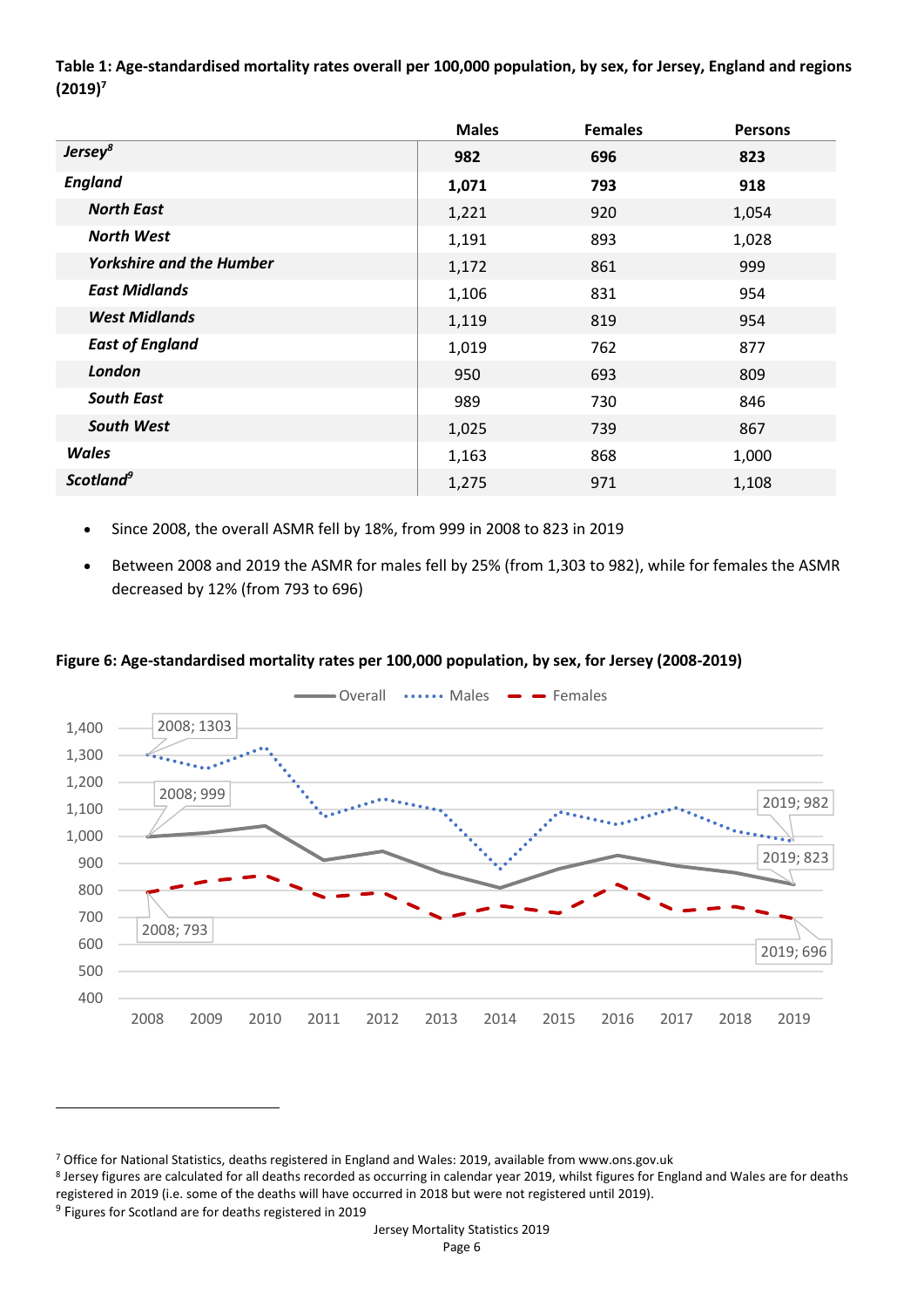## **Seasonality**

• In 2019 the monthly variation in the number of deaths was not statistically significant



## **Figure 7: Deaths by month, 2019**

# Place of death

• Of the deaths of Jersey residents that occurred on-Island in 2019, one in three (33%) occurred in a hospital; one in four died in a nursing home (24%), one in five in a private home (18%) and one in seven in Jersey Hospice (15%) (Figure 8)

## **Figure 8: Location of on-Island deaths, 2019**

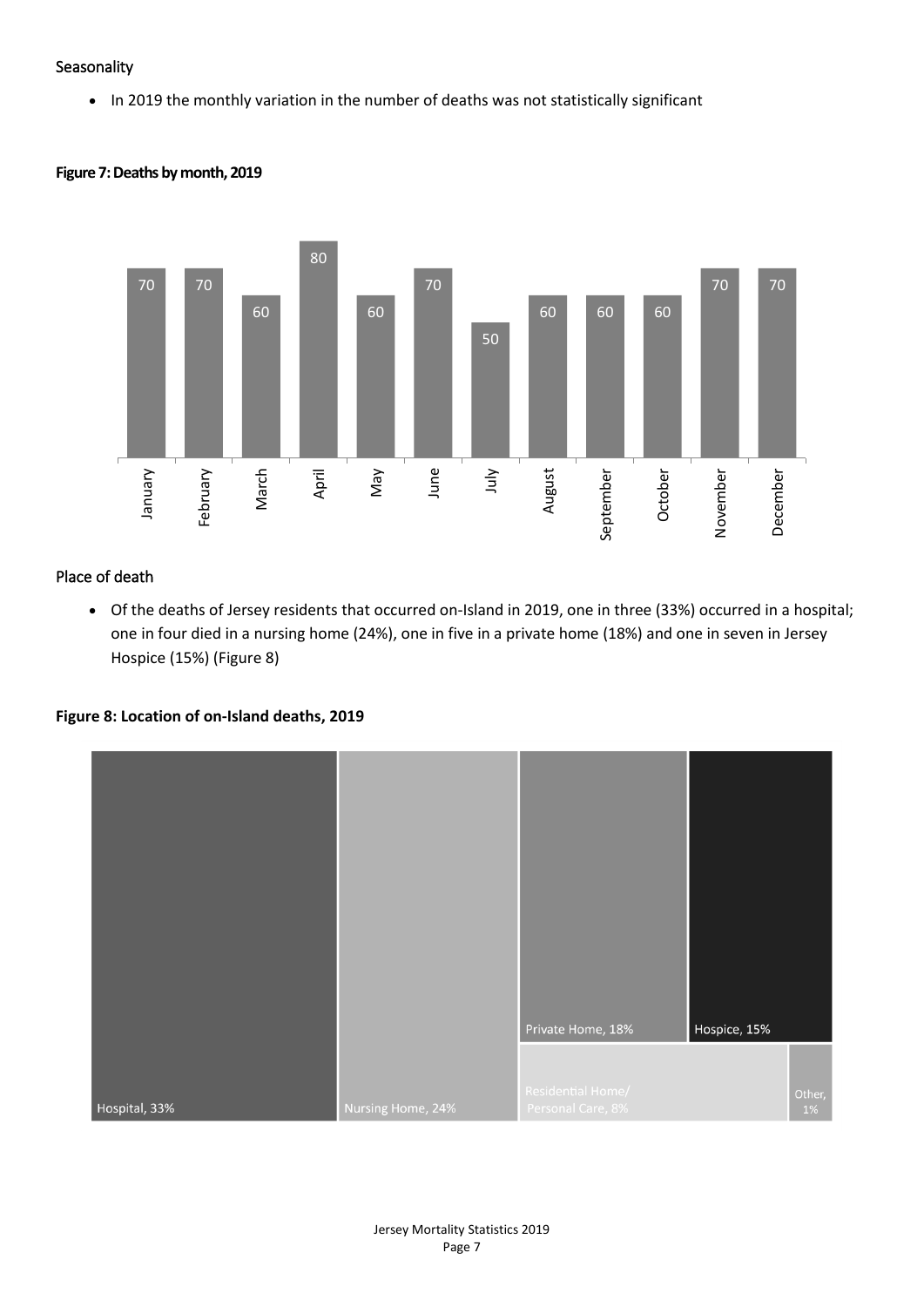• Figure 9 shows that the proportion of deaths of Jersey residents occurring on-Island which took place in a hospital has decreased over recent years, from half (51%) of all deaths in 2010 to a third (33%) in the latest year; deaths in private homes, residential homes and Jersey Hospice have seen a complementary increase over the same period



#### **Figure 9: Location of on-Island deaths, 2010 – 2019**

## Cause of death

In the previous sections of this report, analysis included data from the deaths on Jersey of residents, plus deaths off-Island of residents who were repatriated (790 deaths). A number of deaths were awaiting a coroner's verdict at the time of publication and have not been included in the remainder of this report as the cause of death has not been finalised. For the remaining 780 deaths<sup>10</sup>, the cause of death has been coded according to the International Classification of Diseases (ICD-10 $11$ ).

• Most deaths of Jersey residents in 2019 were attributed to neoplasms (cancers), diseases of the circulatory system (cardiovascular diseases including stroke), mental and behavioural disorders, and respiratory disease; altogether, these four causes accounted for four in five (79%) of all deaths in 2019 (Figure 10)

<sup>10</sup> Rounded to the nearest 10.

<sup>&</sup>lt;sup>11</sup> Cause of death coding is carried out by the Office for National Statistics, following the International Statistical Classification of Diseases and Related Health Problems, version 10 (ICD-10)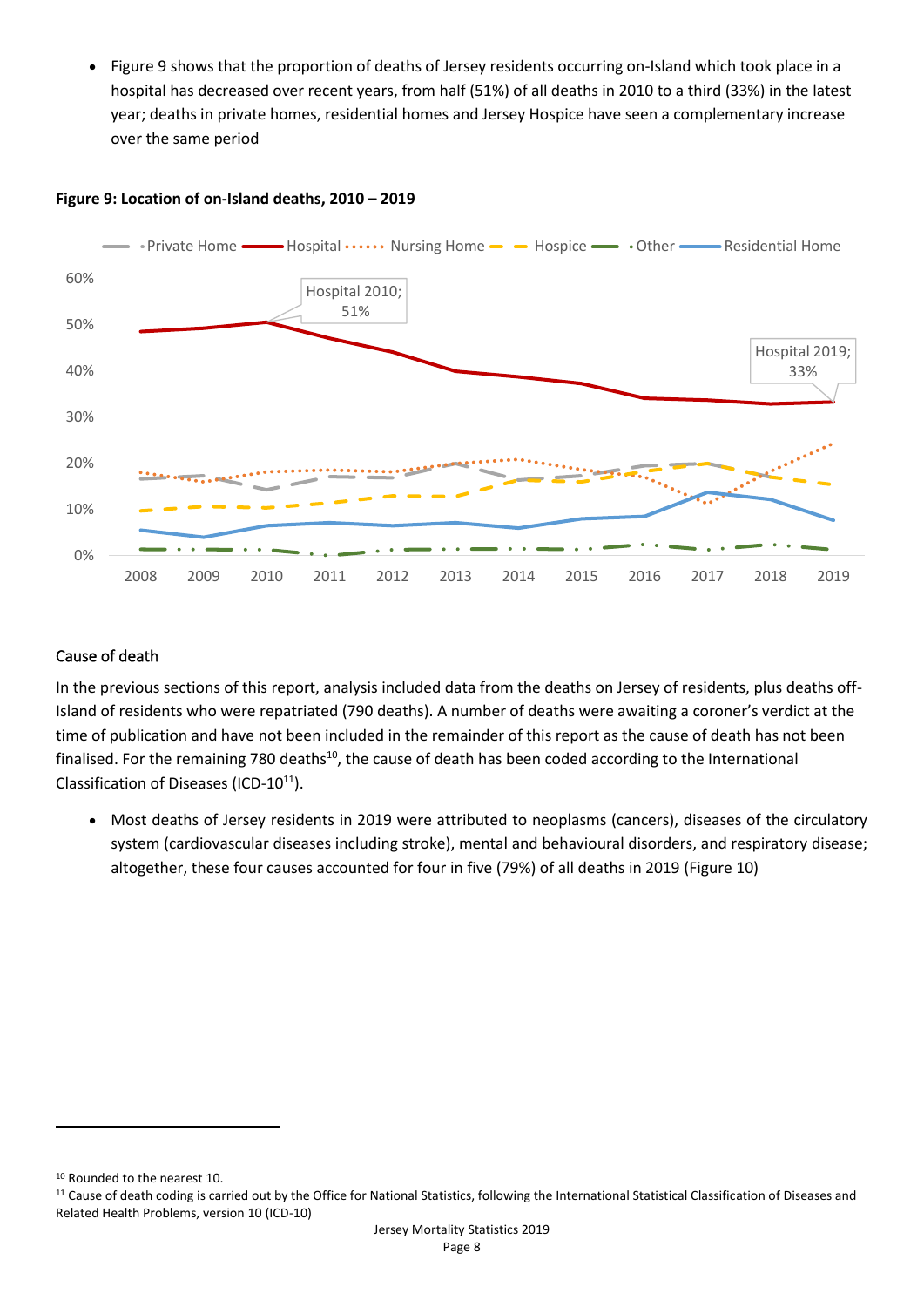|                |                                            | Mental and behavioural<br>disorders, 12% | Diseases of the<br>respiratory system,<br>10% |                                                         |
|----------------|--------------------------------------------|------------------------------------------|-----------------------------------------------|---------------------------------------------------------|
| Neoplasms, 31% | Diseases of the circulatory<br>system, 27% | Other causes, 12%                        | Diseases of<br>the nervous<br>system, 5%      | <b>Diseases</b><br>of the<br>digestive<br>system,<br>4% |

- Cancer remains the main cause of death in Jersey, having exceeded the number of deaths from circulatory diseases for the first time in 2010 (Figure 11)
- A similar pattern has been seen in England and Wales, with deaths from cancer exceeding deaths from circulatory disease<sup>12</sup> since 2011
- The four leading causes of death remained the same as in 2018 (cancer; diseases of the circulatory system; mental and behavioural disorders; and diseases of the respiratory system)
- Cancer was the leading cause of death for the age groups 40-64 (40% of deaths) and 65-74 (51%), whereas it was the second leading cause for those aged 75 and over (24% of deaths)
- The proportion of deaths caused by mental and behavioral disorders increased from 3% in 2009 to 12% in 2019<sup>13</sup>



## **Figure 11: Proportion of deaths caused by the four main disease groups, Jersey, 2010-2019**

Jersey Mortality Statistics 2019 <sup>12</sup> Office for National Statistics, Deaths registered in England and Wales: 2019, published 01 July 2020, available from www.gov.uk 13 There has been an increase in mortality rates for mental and behavioral disorders in recent years. Individuals are living longer and surviving other illnesses; there is increased reporting of deaths from diseases such as dementia due to greater awareness and improved diagnosis; updates to the coding framework used to code cause of death have also contributed to an increase in numbers of deaths attributed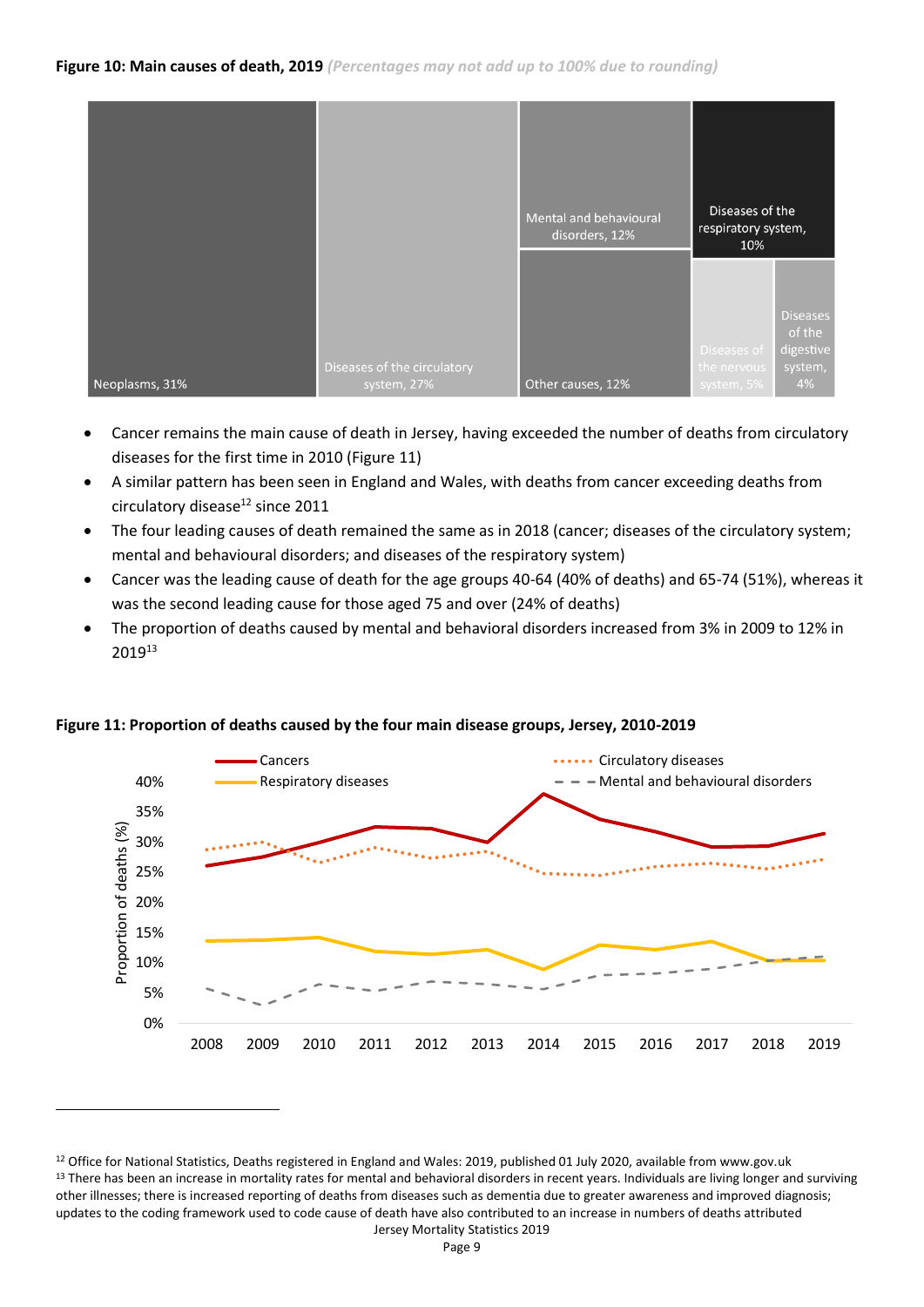# Leading causes of death

The [leading cause of death groupings](https://www.ons.gov.uk/peoplepopulationandcommunity/birthsdeathsandmarriages/deaths/methodologies/userguidetomortalitystatistics/leadingcausesofdeathinenglandandwalesrevised2016) are based on a list developed by the World Health Organization (WHO). This categorises cause of death using the [International Classification of Diseases, tenth edition \(ICD-10\)](https://icd.who.int/browse10/2014/en) into groups that are epidemiologically more meaningful than single ICD-10 codes, for the purpose of comparing the most common causes of death in the population.

- the top 10 leading causes of death accounted for 62% of all deaths registered in Jersey in 2019
- Ischaemic heart disease (100), and Dementia and Alzheimer's disease (90) were the leading causes of deaths in 2019. While the number of deaths from these causes were higher when compared to the five-year average (2014-2018), the differences were not statistically significant

# **Figure 12: Leading causes of death Jersey, 2019 & five-year average number of deaths (2014-2018)**



# Causes of working age deaths (aged 16-64 years)

• The main cause of death at working age in Jersey was neoplasms (cancer), accounting for 37% of deaths; diseases of the circulatory system accounted for 26% of the age group (Table 2)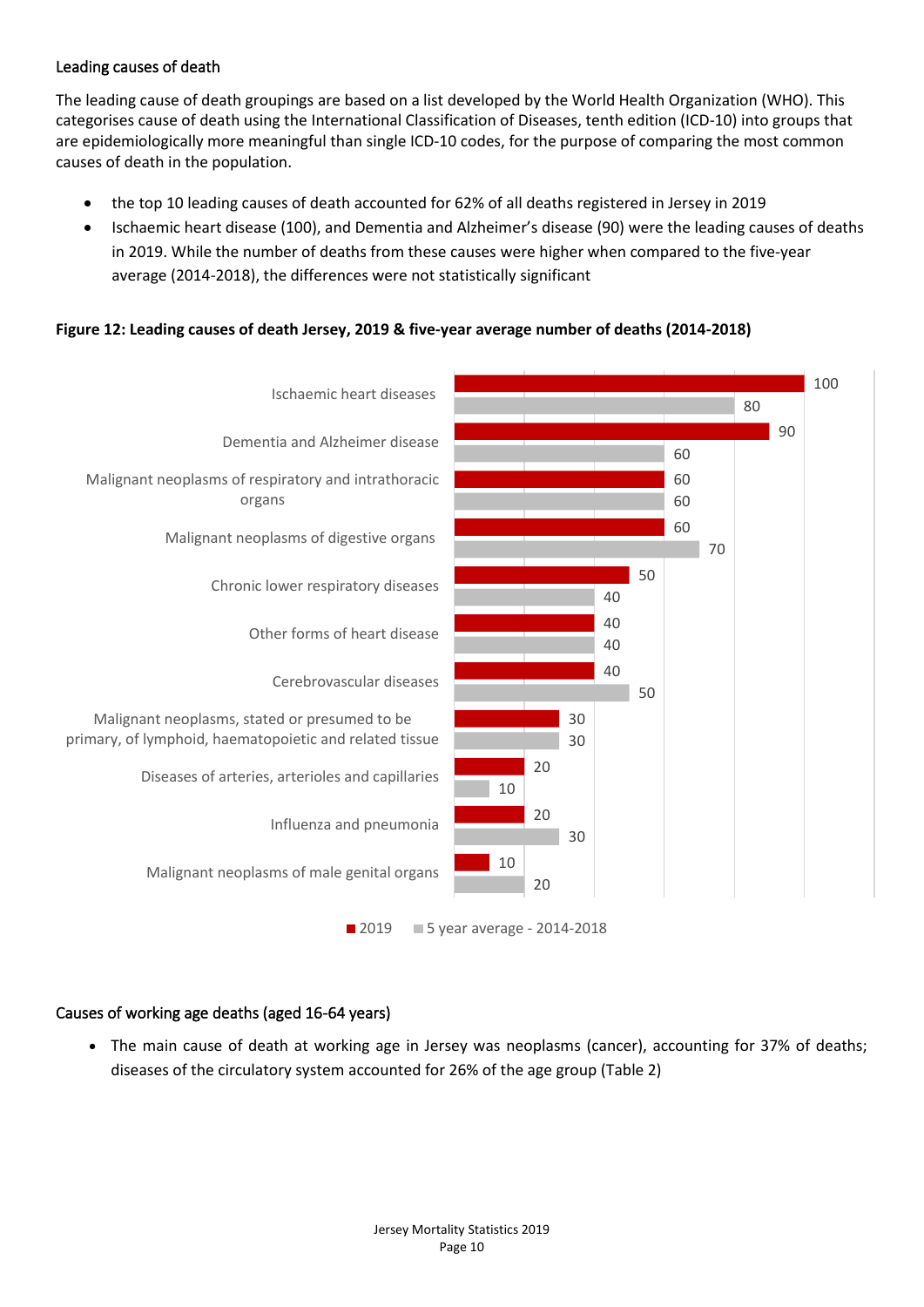## **Table 2: Main causes of working age deaths (aged 16-64 years), 2019**

| Cause of death                                | Proportion |
|-----------------------------------------------|------------|
| <b>Neoplasms</b>                              | 37%        |
| Diseases of the circulatory system            | 26%        |
| External causes of morbidity and mortality    | 7%         |
| Diseases of the digestive system              | 4%         |
| Endocrine, nutritional and metabolic diseases | 4%         |

## Causes of death – aged 75 and over

• The leading cause of death for people aged 75 and over was diseases of the circulatory system, accounting for 29% of deaths for this age group; neoplasms (cancer) accounted for 24% (Table 3)

## **Table 3: Main causes of deaths (aged 75 years and over), 2019**

| Cause of death                     | Proportion |
|------------------------------------|------------|
| Diseases of the Circulatory system | 29%        |
| <b>Neoplasms</b>                   | 24%        |
| Mental and behavioural disorders   | 15%        |
| Diseases of the respiratory system | 12%        |
| Diseases of the nervous system     | 6%         |

## More detailed cause of death classification

The ICD-10 cause of death codes can be re-categorised into a different, more granular cause of death classification, developed by the World Health Organisation (WHO). This classification system shows that, in 2019:

- Dementia and Alzheimer's disease accounted for 16% of all female deaths
- Ischaemic heart disease accounted for 15% of all male deaths

# **Table 4: More detailed cause of deaths, Jersey, 2019**

| Cause of death                                   | Female | Male | Total |
|--------------------------------------------------|--------|------|-------|
| Dementia and Alzheimer's disease                 | 16%    | 10%  | 13%   |
| Ischaemic heart diseases                         | 10%    | 15%  | 12%   |
| Malignant neoplasm of digestive organs           | 7%     | 9%   | 8%    |
| Malignant neoplasm of trachea, bronchus and lung | 5%     | 8%   | 7%    |
| Cerebrovascular diseases                         | 8%     | 4%   | 6%    |
| Chronic lower respiratory diseases               | 6%     | 7%   | 6%    |
| Jersey Mortality Statistics 2019                 |        |      |       |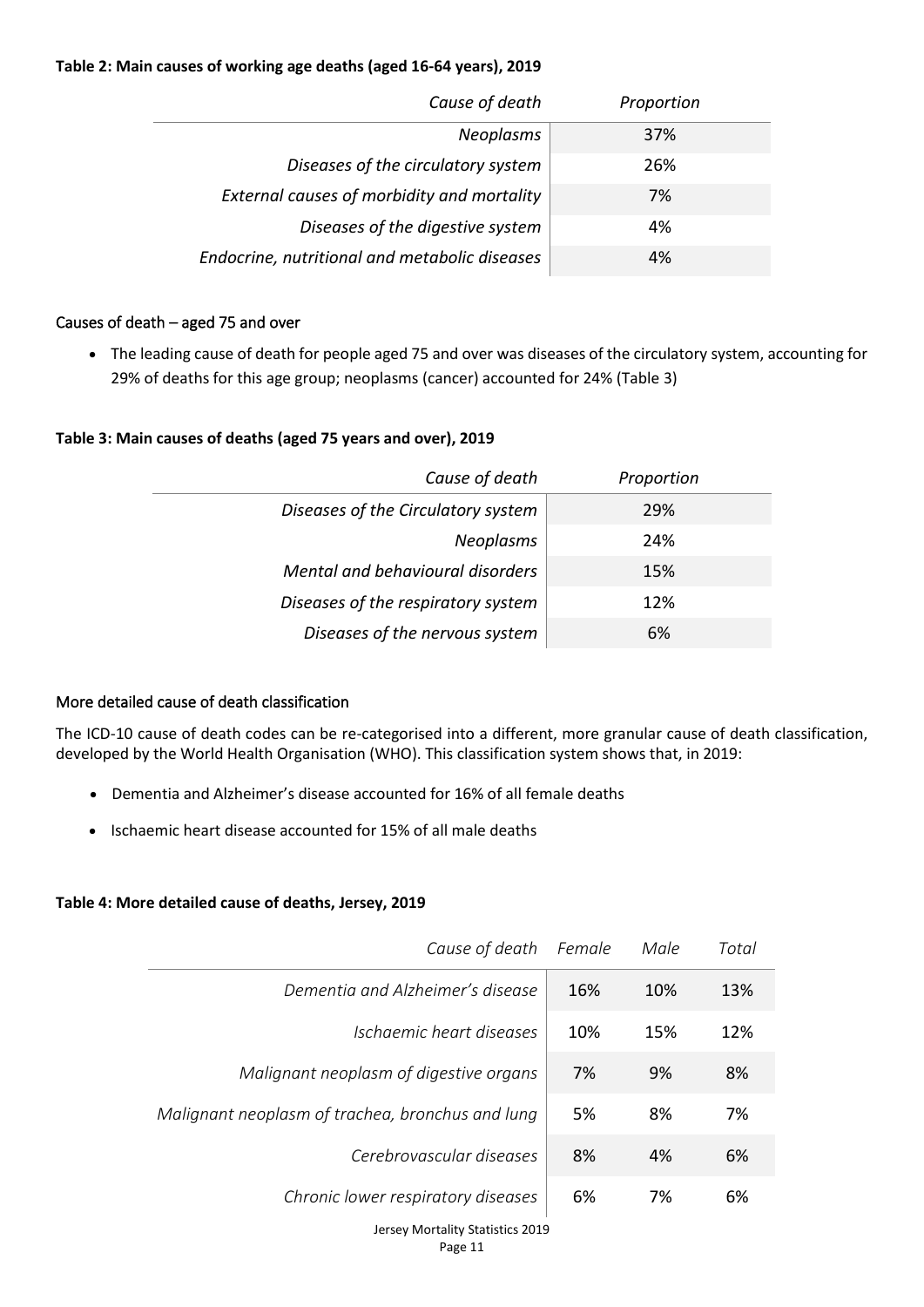- There were 100 deaths recorded with an underlying cause of dementia and Alzheimer's disease (all subtypes) in 2019; the proportion of deaths due to this cause increased from 3% in 2009 to 13% in 2019<sup>14</sup> (Figure 12)
- A higher proportion of the deaths with underlying cause of dementia and Alzheimer's disease were female (62%) compared to male (38%)
- The age-standardised rate of deaths from dementia and Alzheimer's disease has increased from 53 per 100,000 persons in 2008 to 107 per 100,000 persons in 2019 (108 per 100,000 persons in 2018)

**Figure 13: Proportion of deaths with dementia or Alzheimer's as an underlying cause, 2007-2019**



#### Deaths by suicide

Due to a small number of outstanding inquests, comprehensive information on deaths by suicide is only available up to 2018. Deaths are included here where the cause of death was recorded as 'intentional self-harm' or 'undetermined intent'. Figure 13 gives the number of suicides by year in Jersey since 2007.

**Figure 14: Number of deaths by suicide in Jersey, 2007 to 2018**



<sup>14</sup> Updates to the coding framework used to code cause of death took place in 2011 and 2014. These updates were considered by Public Health England to partially (but not fully) contribute to the increase in the number of deaths with an underlying cause of dementia.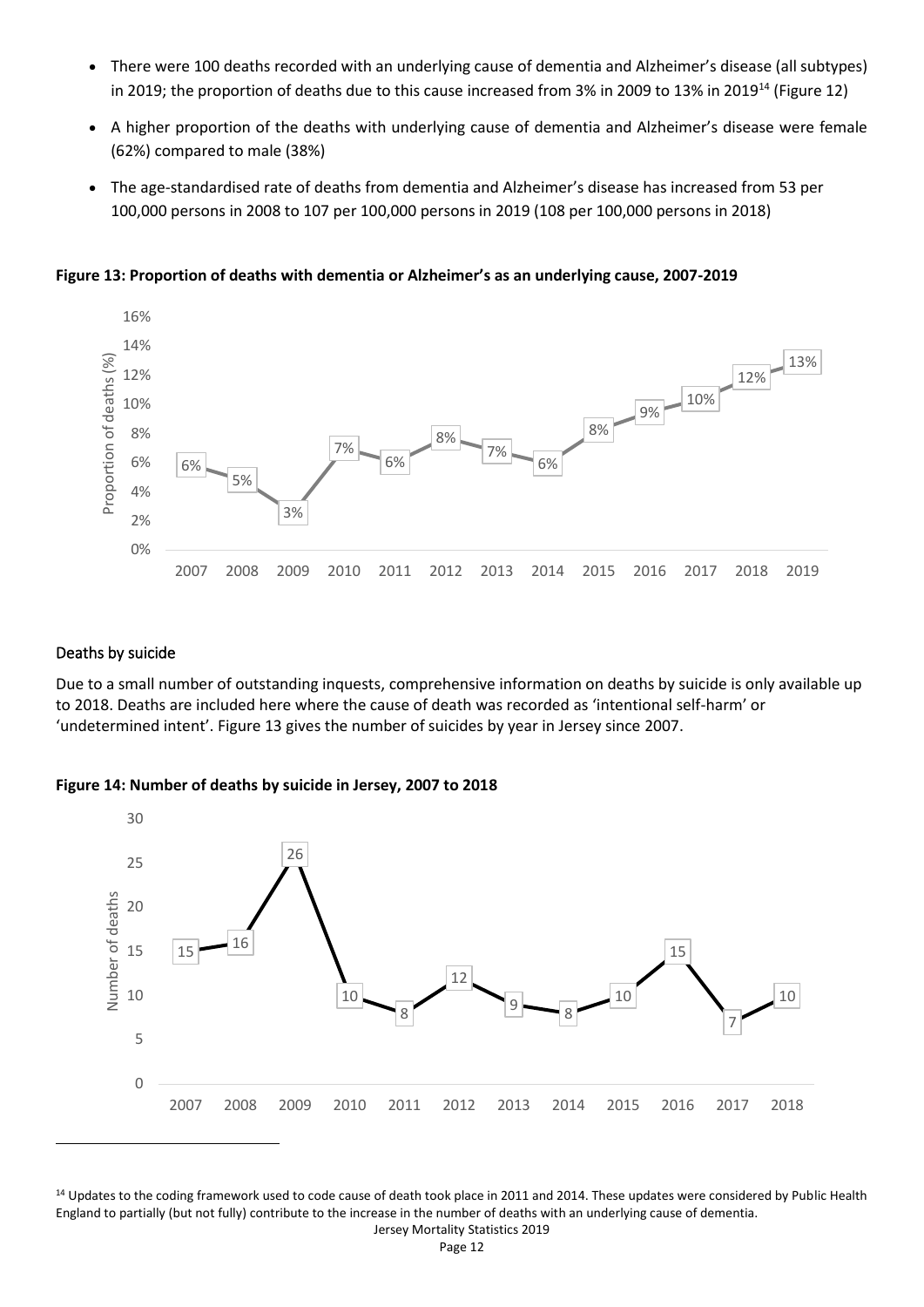**Figure 15: Age-standardised mortality rate per 100,000 population: cause of death recorded as 'intentional selfharm' or 'undetermined intent' (2008-2010 to 2016-2018). Rates are given for three-year periods due to the relatively small annual numbers.**